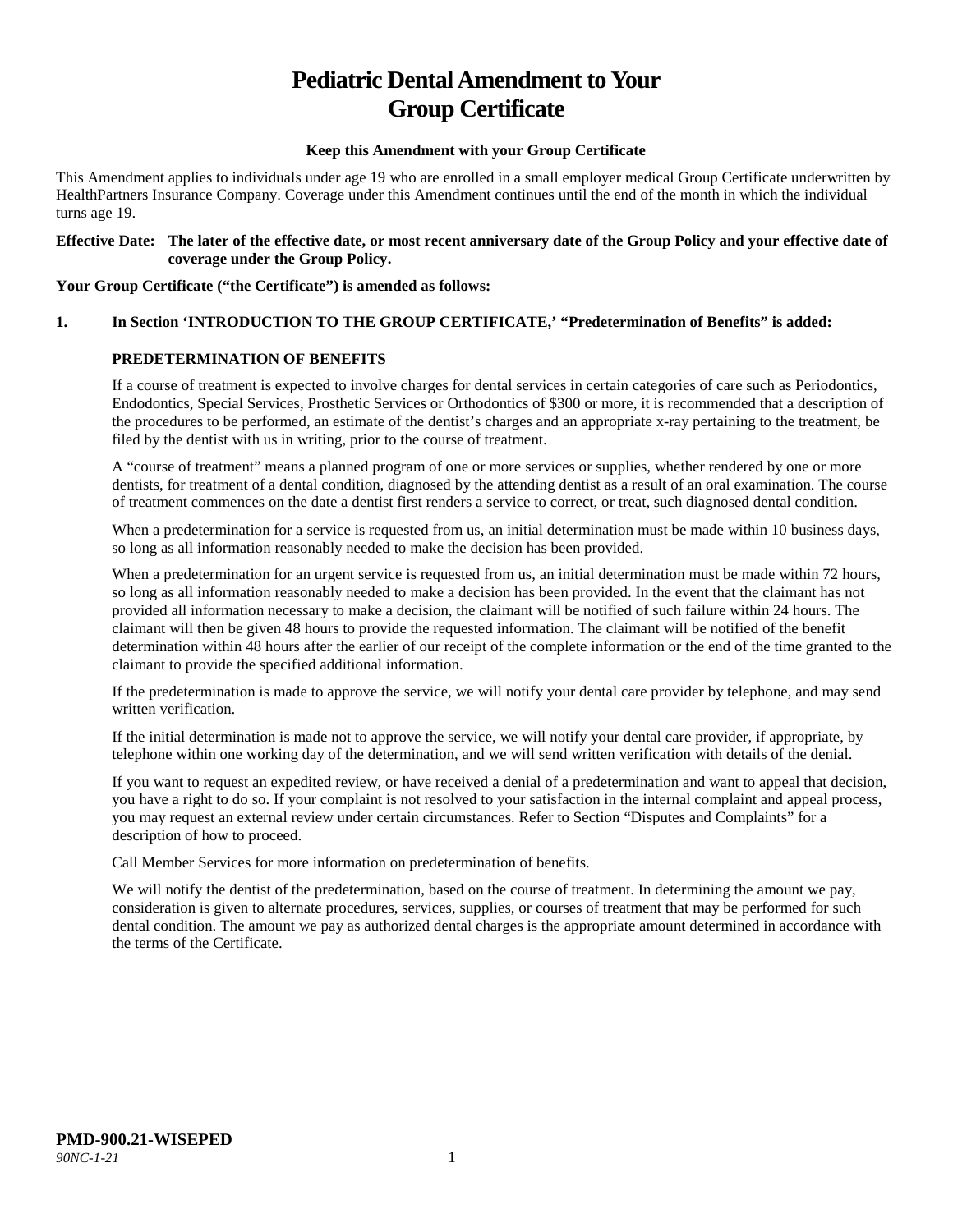If a description of the procedures to be performed, and an estimate of the dentist's charges are not submitted in advance, we reserve the right to make a determination of benefits payable, taking into account alternate procedures, services, supplies or courses of treatment, based on accepted standards of dental practice.

Predetermination for services to be performed is limited to services performed within 90 days from the date such course of treatment was approved by us. Additional services required after 90 days may be submitted in writing, as a new course of treatment, and approved on the same basis as the prior plan.

#### **2. In Section 'DEFINITIONS OF TERMS USED,' the following definitions are added:**

**Clinically Accepted Dental Services.** These are techniques or services, accepted for general use, based on risk/benefit implications (evidence based). Some clinically accepted techniques are approved only for limited use, under specific circumstances.

**Consultations**. These are diagnostic services provided by a dentist or dental specialist other than the practitioner who is providing treatment.

**Cosmetic Care.** These are dental services to improve appearance, without treatment of a related illness or injury.

**Customary Restorative Materials.** These are amalgam (silver fillings), glass ionomer and intraorally cured acrylic resin and resin-based composite materials (white fillings).

**Date of Service.** This is generally the date the dental service is performed. For prosthetic, or other special restorative procedures, the date of service is the date impressions were made for final working models. For endodontic procedures, date of service is the date on which the root canal was first entered for the purpose of canal preparation.

**Dentally Necessary.** This is care which is limited to diagnostic examination, treatment, and the use of dental equipment and appliances and which is required to prevent deterioration of dental health, or to restore dental function. The insured's general health condition must permit the necessary procedure(s). Decisions about dental necessity are made by HealthPartners Insurance Company.'s dental directors or their designees.

**Dentist.** This is a professionally degreed doctor of dental surgery or dental medicine who lawfully performs a dental service in strict accordance with governmental licensing privileges and limitations.

**Elective Procedures.** These are procedures which are available to patients but which are not dentally necessary.

**Emergency Dental Care.** These are services for an acute dental condition that would lead a prudent layperson to reasonably expect that the absence of immediate care would result in serious impairment to the dentition or would place the person's oral health in serious jeopardy.

**Endodontics.** This is the treatment of diseases of the dental pulp. Endodontics includes root canal therapy, pulp capping procedures, apexification and periapical procedures associated with root canal treatment.

**Medically Necessary Orthodontic Services.** These are comprehensive medically necessary services covered for pediatric dental insureds who have a severe handicapping malocclusion related to a medical condition resulting from congenital, craniofacial or dentofacial malformations involving the teeth and requiring reconstructive surgical correction in addition to orthodontic services.

**Oral Surgery.** This is routine surgery involving teeth or alveolar bone, including extraction and alveolectomy. Oral surgery may include other oral treatment and surgery, if a dentist considers it dentally necessary. Oral surgery does not include orthodontia, orthognathic surgery, and placement of dental implants or surgical care that is necessary because of a medical condition.

**Orthodontics.** This is medically necessary dental care for the correction of severe handicapping malocclusion of teeth using appliances and techniques that alter the position of teeth in the jaws.

**Orthognathic Surgery.** This is oral surgery to alter the position of the jaw bones.

**Periodontics.** This is non-surgical and surgical treatment of diseases of the gingiva (gums) and bone supporting the teeth.

**Prosthetic Services.** These are services to replace missing teeth; including the prescribing, repair, construction, replacement and fitting of fixed bridges and full or partial removable dentures.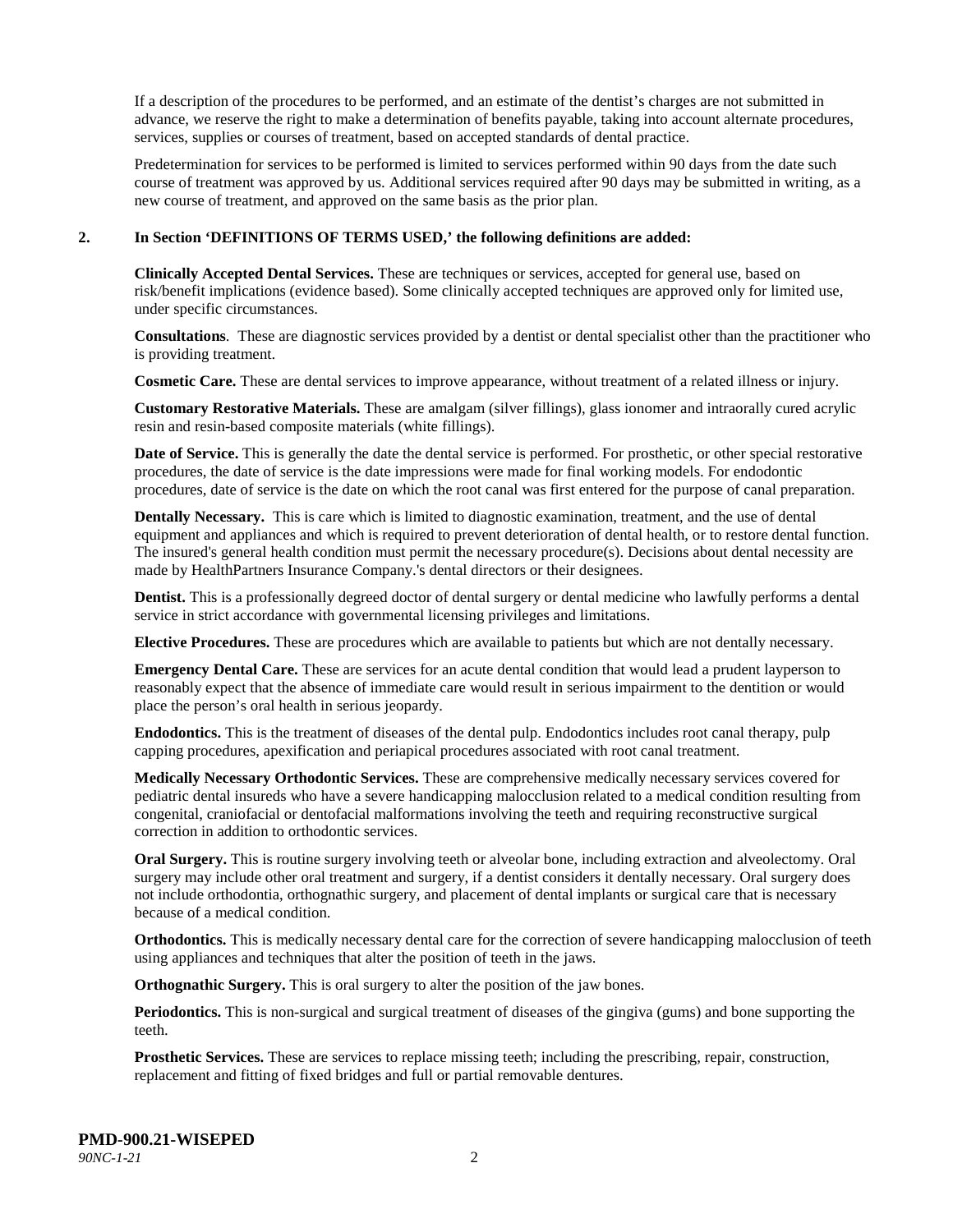### **3. The following are added to Section "SERVICES NOT COVERED," and apply only to Pediatric Dental benefits:**

- Treatment, procedures or services which are not dentally necessary and/or which are primarily educational in nature or for the vocation, comfort, convenience, appearance or recreation of the insured.
- The treatment of conditions which foreseeable result from excluded services.
- For Network Benefits, treatment, procedures or services which are not provided by a network dentist or other authorized provider or are not authorized by us.
- Dental services or supplies which are performed primarily for cosmetic purposes or for the purpose of improving the appearance of your teeth. This includes tooth whitening, tooth bonding and veneers that cover the teeth. This exclusion does not apply to services for reconstructive surgery. However, to the extent that these reconstructive surgery services are paid as medical services under the Certificate, they are not covered as Pediatric Dental services.
- Hospitalization or other facility charges.
- Local anesthesia or use of electronic analgesia billed as a separate procedure is not covered. Inhaled nitrous oxide is not covered. General anesthesia and intravenous sedation are not covered except as indicated in this Amendment.
- Orthodontic services, except as provided in this Amendment.
- Orthognathic surgery (surgery to reposition the jaws).
- Services which are elective, investigative, experimental or not otherwise clinically accepted.
- Procedures, appliances or restorations that are necessary to alter, restore or maintain occlusion, including but not limited to: increasing vertical dimension, replacing or stabilizing tooth structure lost by attrition (including chipping or fractures), or erosion or realigning teeth, except as covered orthodontic services provided in this Amendment. Mandibular orthopedic appliances and bite planes are also not covered.
- Procedures, appliances (other than occlusal guards, as indicated in this Amendment) or restorations for the prevention of bruxism (grinding of teeth) or clenching.
- Services for the following items:
	- o replacement of any missing, lost or stolen dental or implant-supported prosthesis. replacement or repair of orthodontic appliances.
	- o replacement of orthodontic appliances due to non-compliance.
- Services related to a prosthetic or special restorative appliance which was installed or delivered more than 60 days after termination of coverage.
- Diagnostic testing that is performed and billed as a separate procedure such as collection of microorganisms for culture, viral cultures, genetic testing for susceptibility or oral disease and caries susceptibility tests. This includes all oral pathology and laboratory testing charges.
- For non-network coverage, dental services related to the replacement of any teeth missing prior to the insured's effective date under this Amendment.
- Dental services, supplies and devices not expressly covered as a benefit under this Amendment.
- Prescription drugs and medications prescribed by a dentist. This includes gingival irrigation.
- Services provided to the insured which the insured is not required to pay.
- The portion of a billed charge for an otherwise covered service by a non-network provider, which is in excess of our maximum amount allowed. We also do not cover charges or a portion of a charge which is either a duplicate charge for a service or charges for a duplicate service.
- Services for injury or illness either (a) arising out of an injury in the course of employment and subject to workers' compensation or similar law; or (b) for which benefits are payable without regard to fault, under coverage statutorily required to be contained in any motor vehicle or other liability insurance policy or equivalent self-insurance; or (c) for which benefits are payable under another policy of accident and health insurance, Medicare or any other governmental program.
- Except where expressly addressed in this Amendment, when multiple, acceptable treatment options exist related to a specific dental problem, we will provide benefits based upon the least costly alternative treatment. This includes inlay restorations paid as corresponding amalgam restorations.
- Services covered under the patient's medical plan, except to the extent not covered under the patient's medical plan.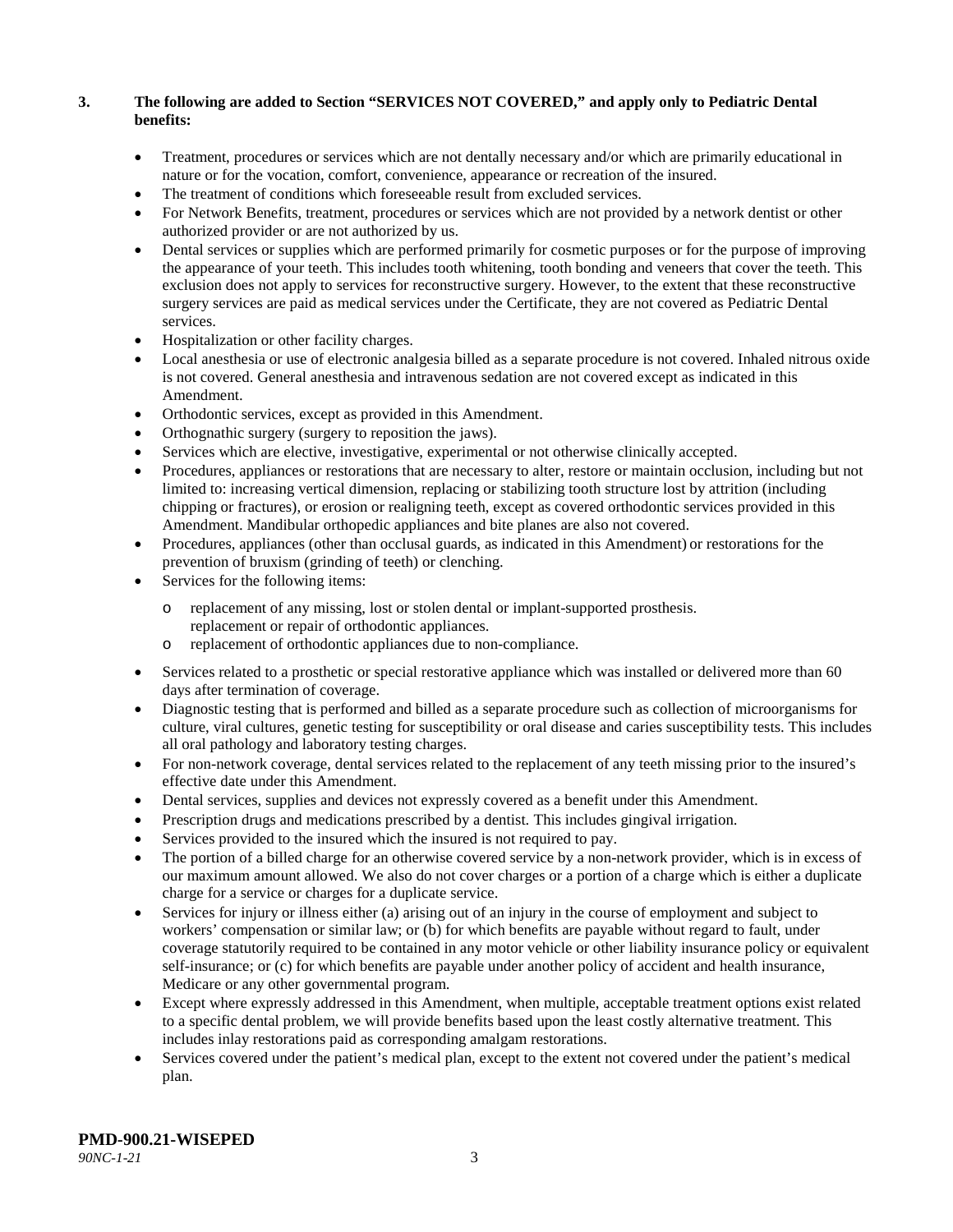- Additional charges for office visits that occur after regularly scheduled hours, missed appointments or appointments cancelled on short notice.
- Onlays, veneers or partial crowns fabricated from extraorally cured composite resin or porcelain.
- Periodontal splinting.
- Athletic mouthguards.
- Charges for infection control, sterilization and waste disposal.
- Charges for sales tax.
- Treatment, procedures, or services or drugs which are provided when you are not covered under this Amendment.
- Cone beam CT capture and interpretation.
- Harvest of bone for use in autogenous grafting procedure.
- Charges for maxillofacial prosthetics.
- Charges for case presentations for treatment planning or behavioral management.
- Charges for enamel microabrasion, odontoplasty and pulpal regeneration.
- Charges for surgical procedures for isolation of a tooth with a rubber dam.
- Non-intravenous conscious sedation and drugs to treat anxiety or pain.
- Charges for endodontic endosseous implants.
- Charges for intentional reimplantation (including necessary splinting).
- Charges for canal preparation and fitting of preformed dowel or post.
- Charges for temporary crowns for fractured teeth.
- Charges for interim or custom abutments for implants.
- Charges for rebonding, recementing and repair of fixed retainers.
- Charges for surgical placement of a temporary anchorage device.
- Charges for autogenous or nonautogenous osseous, osteoperiosteal or cartilage graft of the mandible or maxilla.
- Charges for anatomical crown exposure.
- Interim prostheses.
- Connector bars, stress breakers and precision attachments.
- Provisional pontics, crowns and retainer crowns.
- Copings.
- Oral hygiene instruction.
- Removal of fixed space maintainers.
- Hospital, home and extended care facility visits by dental providers.
- Gold foil restorations.
- Treatment for correction of malocclusion of teeth and associated dental and facial disharmonies, and posttreatment retainers, when treatment is not medically necessary.
- Maxillofacial MRI, maxillofacial ultrasound and sialoendoscopy capture and interpretation.
- Post processing of image or image sets.
- Caries risk assessment and documentation.
- Charges for unspecified procedures.
- Charges for the placement of a restorative foundation for an indirect restoration.
- Charges for periradicular services and bone grafts or other material used in conjunction with periradicular surgery.
- Non-dental administrative fees and charges including, but not limited to dental record preparation, and interest charges.
- Services related to the diagnosis and treatment of Temporomandibular Joint Dysfunction (TMD).

## **4. The Benefits Chart is expanded to include the following:**

## **Pediatric Dental Benefits Chart**

**The Certificate covers Preventive and Diagnostic Services, Basic, Special, Prosthetic and medically necessary Orthodontia Services only, for insureds under age 19.**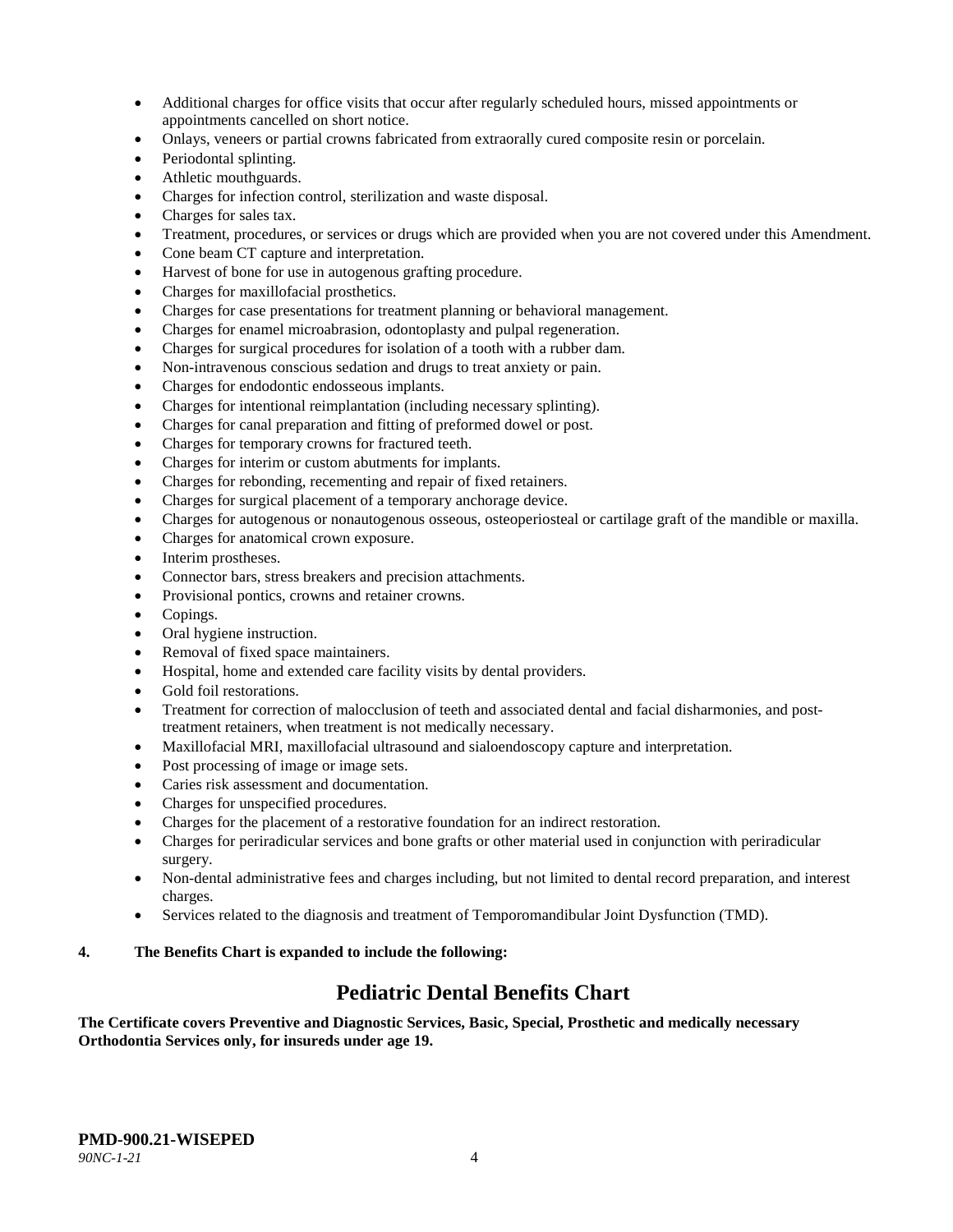**HealthPartners Insurance Company agrees to cover the dental services described below. This Benefits Chart describes the level of payment that applies for each of the covered services. To be covered, dental services or items described below must be medically or dentally necessary. The date of service must be while you are enrolled in the plan.**

**Coverage for eligible services is subject to the exclusions, limitations and other conditions of this Amendment.**

**This dental plan allows you to choose, at any time, dentists within the dental network (Network Benefits), or dentists outside of the network (Non-Network Benefits).**

**The amount that we pay for covered services is listed below. The insured is responsible for the specified dollar amount and/or percentage of charges that we do not pay. Coverage may vary according to your network selection.**

**Benefits are underwritten by HealthPartners Insurance Company.**

**When you use Non-Network providers, benefits are substantially reduced and you will likely incur significantly higher out-of-pocket expenses. A Non-Network provider does not usually have an agreement with HealthPartners Insurance Company to provide services at a discounted fee. In addition, Non-Network Benefits are restricted to the usual and customary amount under the definition of "Charge". The usual and customary amount can be significantly lower than a Non-Network provider's billed charges. If the Non-Network provider's billed charges are over the usual and customary amount, you pay the difference, in addition to any required deductible, copayment and/or coinsurance, and these charges do not apply to the out-of-pocket limit.**

**This plan is subject to plan and benefit changes required to maintain compliance with federal and state law. This includes, but is not limited to, benefit changes required to maintain a certain actuarial value or metal level. We may also change your deductible, coinsurance and out-of-pocket limit values on an annual basis to reflect cost of living increases.**

**These definitions apply to this Amendment.**

| <b>Calendar Year:</b> | This is the 12-month period beginning 12:01 A.M. Central Time, on January 1, and<br>ending 12:00 A.M. Central Time of the next following December 31.                                                                                                                                                                                                                                                                                                                                                                                                                                                                                  |
|-----------------------|----------------------------------------------------------------------------------------------------------------------------------------------------------------------------------------------------------------------------------------------------------------------------------------------------------------------------------------------------------------------------------------------------------------------------------------------------------------------------------------------------------------------------------------------------------------------------------------------------------------------------------------|
| <b>Charge:</b>        | For covered services delivered by participating network providers, this is the<br>provider's discounted charge for a given dental/surgical service, procedure or item,<br>which network providers have agreed to accept as payment in full.                                                                                                                                                                                                                                                                                                                                                                                            |
|                       | For covered services delivered by non-network providers, this is the provider's charge<br>for a given dental/surgical service, procedure or item, up to our maximum amount<br>allowed for that service, procedure or item.                                                                                                                                                                                                                                                                                                                                                                                                             |
|                       | Our maximum amount allowed is based on the usual and customary charge for a given<br>dental/surgical service, procedure or item. It is consistent with the charge of other<br>providers of a given service or item in the same region. You must pay for any charges<br>above the maximum amount allowed, and they do not apply to the out-of-pocket limit.                                                                                                                                                                                                                                                                             |
|                       | To be covered, a charge must be incurred on or after the insured's effective date and<br>on or before the termination date. For participating network provider charges, the<br>amount of the copayment or coinsurance, or the amount applied to the deductible, is<br>based on the agreed fee applicable to the network provider, or a reasonable estimate of<br>the cost according to a fee schedule equivalent. For non-network provider charges, the<br>amount considered as a copayment or coinsurance, or the amount applied to the<br>deductible, is based on the lesser of the billed charge and our maximum amount<br>allowed. |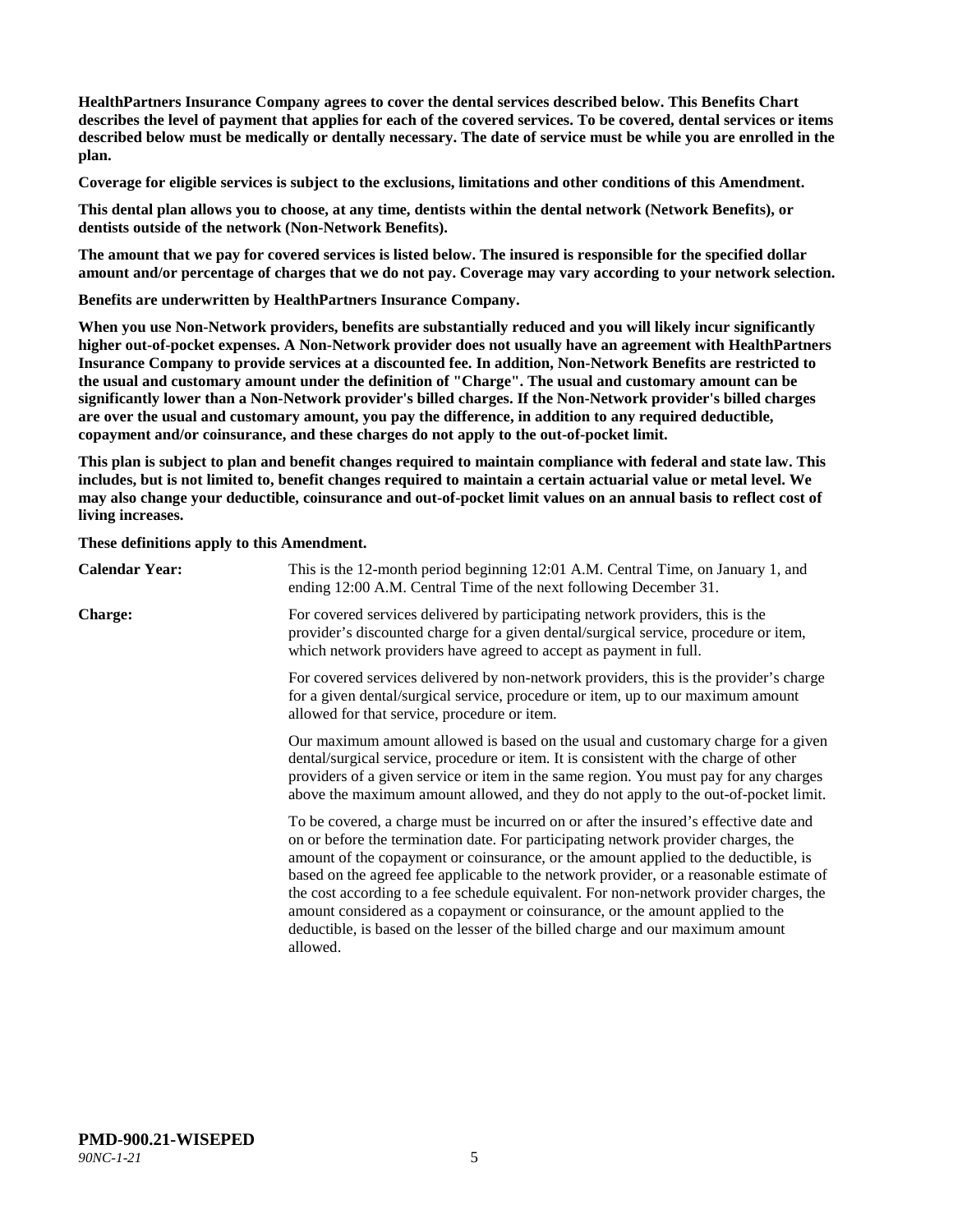| Copayment/Coinsurance:         | The specified dollar amount, or percentage, of charges incurred for covered services,<br>which we do not pay, but which an insured must pay, each time an insured receives<br>certain dental services, procedures or items. Our payment for those covered services or<br>items begins after the copayment or coinsurance is satisfied. Covered services or items<br>requiring a copayment or coinsurance are specified in this Benefits Chart. For<br>participating network provider charges, the amount considered as a copayment or<br>coinsurance is based on the agreed fee applicable to the network provider, or a<br>reasonable estimate of the cost according to a fee schedule equivalent. For non-<br>network provider charges, the amount considered as a copayment or coinsurance is<br>based on the lesser of the billed charge and our maximum amount allowed. A<br>copayment or coinsurance is due at the time a service is rendered, or when billed by<br>the provider.                                                                                                                                                                 |
|--------------------------------|---------------------------------------------------------------------------------------------------------------------------------------------------------------------------------------------------------------------------------------------------------------------------------------------------------------------------------------------------------------------------------------------------------------------------------------------------------------------------------------------------------------------------------------------------------------------------------------------------------------------------------------------------------------------------------------------------------------------------------------------------------------------------------------------------------------------------------------------------------------------------------------------------------------------------------------------------------------------------------------------------------------------------------------------------------------------------------------------------------------------------------------------------------|
| Deductible:                    | The specified dollar amount of charges incurred for covered services, which we do not<br>pay, but an insured or a family has to pay first in a calendar year. Our payment for<br>those services or items begins after the deductible is satisfied. Your plan has an<br>embedded deductible. This means once an insured meets the individual deductible, the<br>plan begins paying benefits for that person. If two or more members of the family meet<br>the family deductible, the plan begins paying benefits for all members of the family,<br>regardless of whether each insured has met the individual deductible. However, an<br>insured may not contribute more than the individual deductible towards the family<br>deductible. The amount of the charges that apply to the deductible are based on (1) the<br>agreed fee applicable to the network provider, or a reasonable estimate of the cost<br>according to a fee schedule equivalent; or (2) the lesser of the billed charge and our<br>maximum amount allowed for the non-network provider. This Benefits Chart indicates<br>which covered services are not subject to the deductible. |
| <b>Out-of-Pocket Expenses:</b> | You pay the specified copayments/coinsurance and deductibles applicable for<br>particular services, subject to the out-of-pocket limit described below. These amounts<br>are in addition to the monthly premium payments.                                                                                                                                                                                                                                                                                                                                                                                                                                                                                                                                                                                                                                                                                                                                                                                                                                                                                                                               |
| <b>Out-of-Pocket Limit:</b>    | You pay the copayments/coinsurance and deductibles for covered services, to the individual<br>or family out-of-pocket limit. Thereafter we cover 100% of charges incurred for all other<br>covered services, for the rest of the calendar year. You pay amounts greater than the out-of-<br>pocket limits if any benefit maximums are exceeded.                                                                                                                                                                                                                                                                                                                                                                                                                                                                                                                                                                                                                                                                                                                                                                                                         |
|                                | Non-Network Benefits above the maximum amount allowed (see definition of "charge"<br>above) do not apply to the out-of-pocket limit.                                                                                                                                                                                                                                                                                                                                                                                                                                                                                                                                                                                                                                                                                                                                                                                                                                                                                                                                                                                                                    |
|                                | You are responsible to keep track of the out-of-pocket expenses. Contact Member Services<br>for assistance in determining the amount paid by the insured for specific eligible services<br>received. Claims for reimbursement under the out-of-pocket limit provisions are subject to<br>the same time limits and provisions described under the "Claims Provisions" section of the<br>Certificate.                                                                                                                                                                                                                                                                                                                                                                                                                                                                                                                                                                                                                                                                                                                                                     |

**Limits shown below are combined under your Network Benefits and Non-Network Benefits.**

## **Individual Calendar Year Deductible**

| <b>Network Benefits</b>                         | <b>Non-Network Benefits</b>                        |
|-------------------------------------------------|----------------------------------------------------|
| See your Network Benefits individual deductible | See your Non-Network Benefits individual           |
| under your Medical Plan Benefits Chart.         | deductible under your Medical Plan Benefits Chart. |

## **Family Calendar Year Deductible**

| <b>Network Benefits</b>                           | <b>Non-Network Benefits</b>                     |
|---------------------------------------------------|-------------------------------------------------|
| See your Network Benefits family deductible under | See your Non-Network Benefits family deductible |
| vour Medical Plan Benefits Chart.                 | under your Medical Plan Benefits Chart.         |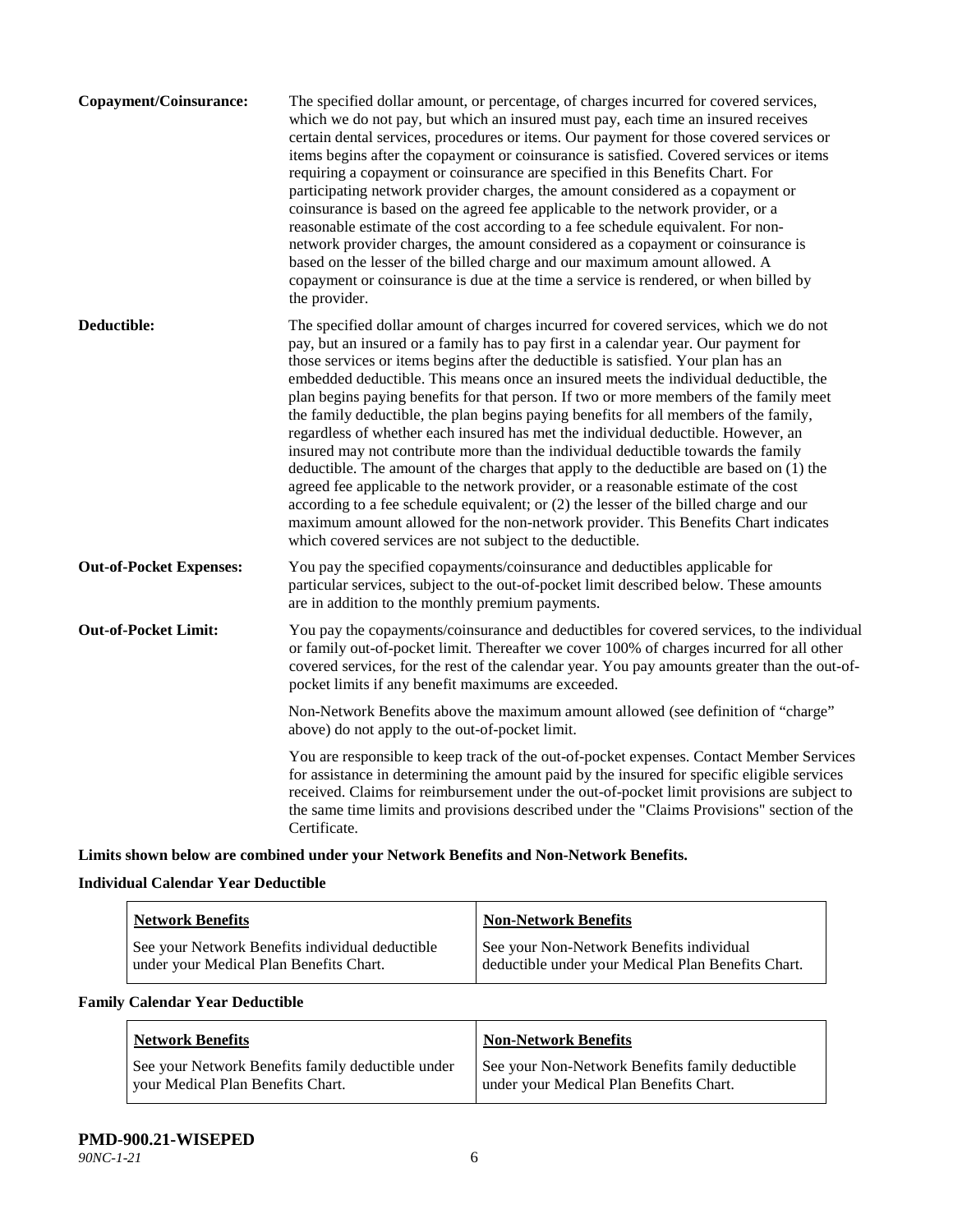| <b>Network Benefits</b>                       | <b>Non-Network Benefits</b>                |
|-----------------------------------------------|--------------------------------------------|
| See your Network Benefits individual out-of-  | See your Non-Network Benefits individual   |
| pocket limit under your Medical Plan Benefits | out-of-pocket limit under yourMedical Plan |
| Chart.                                        | Benefits Chart.                            |

## **Family Calendar Year Out-of-Pocket Limit**

| <b>Network Benefits</b>                      | <b>Non-Network Benefits</b>                  |
|----------------------------------------------|----------------------------------------------|
| See your Network Benefits family out-of-     | See your Non-Network Benefits family out-of- |
| pocket limit under yourMedical Plan Benefits | pocket limit under yourMedical Plan Benefits |
| Chart.                                       | Chart.                                       |

## **PREVENTIVE AND DIAGNOSTIC SERVICES**

## **Covered Services:**

We cover the following preventive and diagnostic services, with certain limitations which are listed below.

#### **Routine dental care examinations for new and existing patients**

| <b>Network Benefits</b>                             | <b>Non-Network Benefits</b>                        |
|-----------------------------------------------------|----------------------------------------------------|
| 100% of the charges incurred, limited to twice each | 50% of the charges incurred, limited to twice each |
| calendar year.                                      | calendar year.                                     |

#### **Dental cleaning (prophylaxis or periodontal maintenance cleaning)**

| Network Benefits                                    | Non-Network Benefits                                |
|-----------------------------------------------------|-----------------------------------------------------|
| 100% of the charges incurred, limited to twice each | 150% of the charges incurred, limited to twice each |
| calendar year.                                      | calendar year.                                      |

#### **Professionally applied topical fluoride (other than silver diamine fluoride)**

| <b>Network Benefits</b>                             | <b>Non-Network Benefits</b>                         |
|-----------------------------------------------------|-----------------------------------------------------|
| 100% of the charges incurred, limited to twice each | 150% of the charges incurred, limited to twice each |
| calendar year.                                      | calendar year.                                      |

#### **Silver diamine fluoride**

| <b>Network Benefits</b>                            | <b>Non-Network Benefits</b>                             |
|----------------------------------------------------|---------------------------------------------------------|
| 100% of the charges incurred, limited to twice per | 50% of the charges incurred, limited to twice per tooth |
| tooth each calendar year.                          | each calendar year.                                     |

### **Pit and Fissure sealant application and preventive resin restoration**

| Network Benefits                                                                                                               | <b>Non-Network Benefits</b>                                                                                                   |
|--------------------------------------------------------------------------------------------------------------------------------|-------------------------------------------------------------------------------------------------------------------------------|
| 100% of the charges incurred, limited to one<br>application per tooth per 36-month period, for<br>unrestored permanent molars. | 50% of the charges incurred, limited to one application<br>per tooth per 36-month period, for unrestored permanent<br>molars. |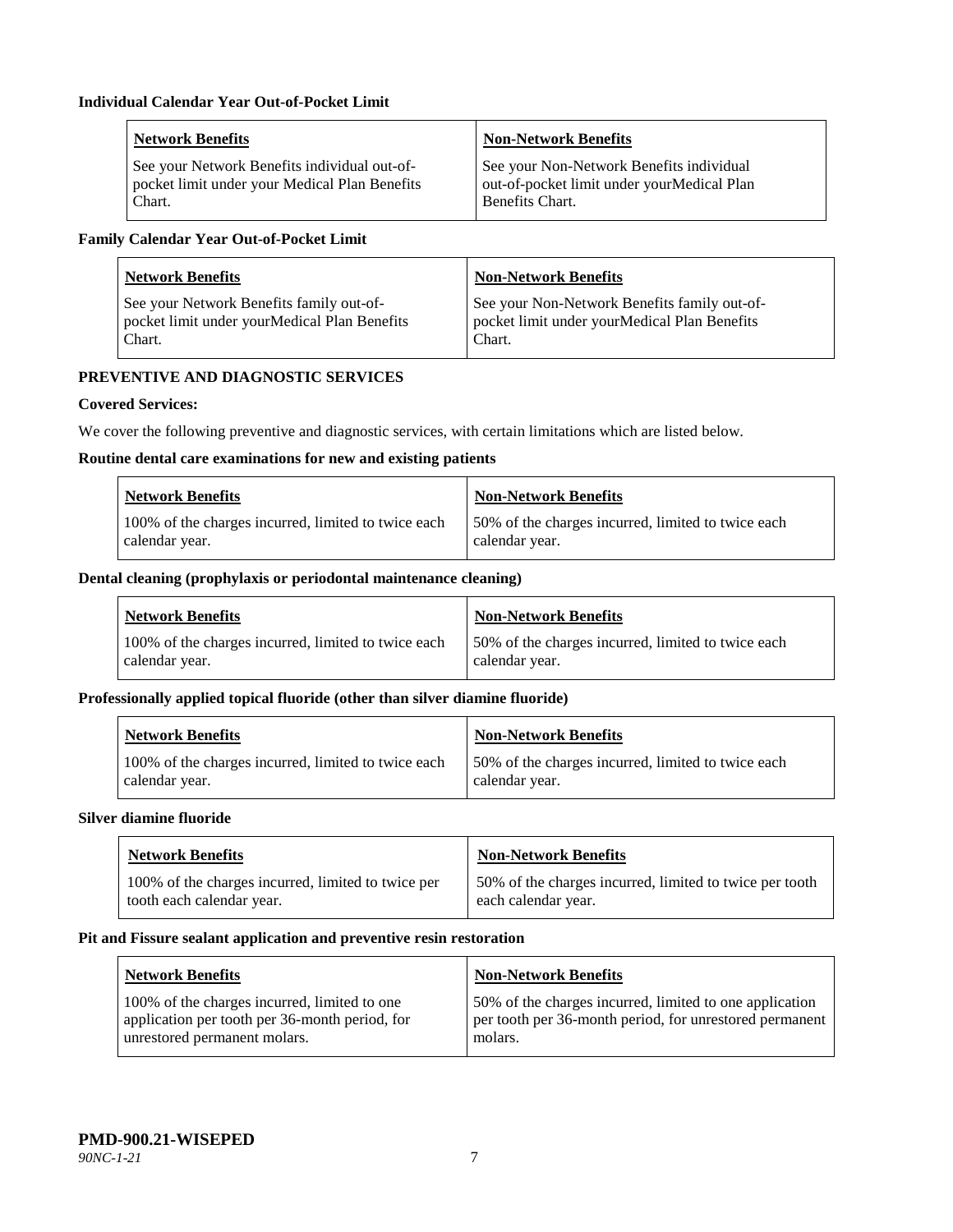#### **Bitewing x-rays**

| <b>Network Benefits</b>                             | Non-Network Benefits                               |
|-----------------------------------------------------|----------------------------------------------------|
| 100% of the charges incurred, limited to twice each | 50% of the charges incurred, limited to twice each |
| calendar year.                                      | calendar year.                                     |

#### **Full mouth or panoramic x-rays**

| <b>Network Benefits</b>                             | <b>Non-Network Benefits</b>                              |
|-----------------------------------------------------|----------------------------------------------------------|
| 100% of the charges incurred, limited to once every | 50% of the charges incurred, limited to once every sixty |
| sixty months.                                       | months.                                                  |

#### **Other x-rays, except as provided in connection with orthodontic diagnostic procedures and treatment**

| <b>Network Benefits</b>       | <b>Non-Network Benefits</b>  |
|-------------------------------|------------------------------|
| 100% of the charges incurred. | 50% of the charges incurred. |

#### **Space maintainers (fixed or removable appliances designed to prevent adjacent and opposing teeth from moving)**

| <b>Network Benefits</b>                              | <b>Non-Network Benefits</b>                         |
|------------------------------------------------------|-----------------------------------------------------|
| 100% of the charges incurred for lost primary teeth. | 50% of the charges incurred for lost primary teeth. |

#### **Evaluations that are not routine and periodic, including: problem-focused evaluations (either limited or detailed and extensive), periodontal evaluations, and evaluations for insureds under the age of 3 which include counseling with the primary caregiver**

| <b>Network Benefits</b>       | <b>Non-Network Benefits</b>  |
|-------------------------------|------------------------------|
| 100% of the charges incurred. | 50% of the charges incurred. |

#### **Screening or assessments of a patient**

| <b>Network Benefits</b>                                               | Non-Network Benefits                                                  |
|-----------------------------------------------------------------------|-----------------------------------------------------------------------|
| 100% of the charges incurred, limited to twice each<br>calendar year. | 150% of the charges incurred, limited to twice each<br>calendar year. |

#### **Not Covered:**

- Diagnostic testing that is performed and billed as a separate procedure such as collection of microorganisms for culture, viral cultures, genetic testing for susceptibility or oral disease and caries susceptibility tests. This includes all oral pathology and laboratory testing charges.
- Additional charges for office visits that occur after regularly scheduled hours, office visits for observation, missed appointments or appointments cancelled on short notice.
- Cone beam CT capture and interpretation.
- Oral hygiene instruction.
- Removal of fixed space maintainers.
- Hospital, home and extended care facility visits by dental providers.
- Maxillofacial MRI, maxillofacial ultrasound and sialoendoscopy capture and interpretation.
- Post processing of image or image sets.
- Caries risk assessment and documentation.
- Charges for unspecified procedures.
- See "Services Not Covered" in item 3. of this Amendment.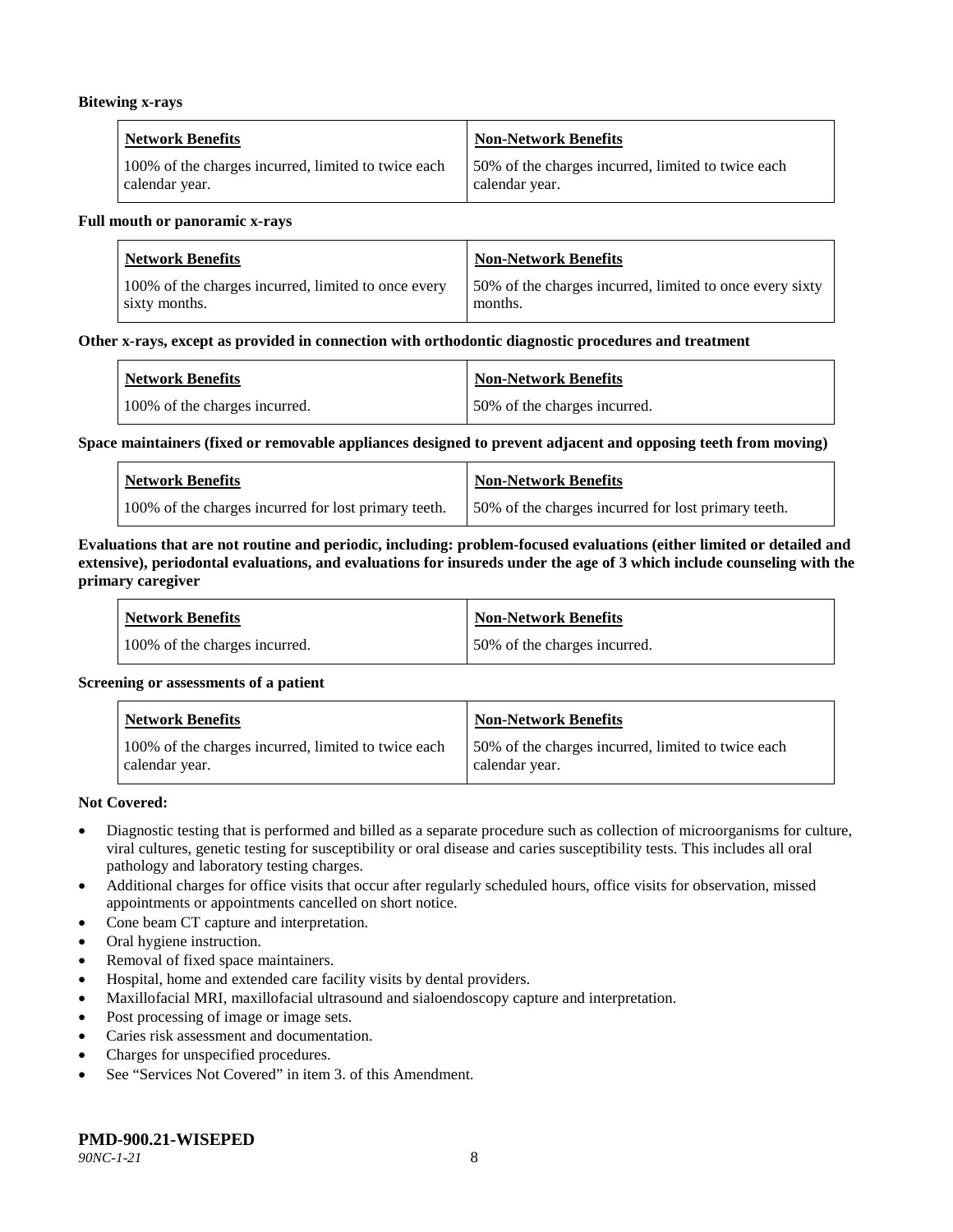#### **BASIC SERVICES**

#### **Covered Services:**

We cover the following services:

#### *Basic I Services*

#### **Consultations**

| <b>Network Benefits</b>       | Non-Network Benefits         |
|-------------------------------|------------------------------|
| 190% of the charges incurred. | 50% of the charges incurred. |

#### **Emergency treatment for relief of pain**

| <b>Network Benefits</b>       | <b>Non-Network Benefits</b>  |
|-------------------------------|------------------------------|
| 190% of the charges incurred. | 50% of the charges incurred. |

**Regular restorative services (fillings) other than posterior composites. Restorations using customary restorative materials and stainless steel crowns are covered, when dentally necessary due to loss of tooth structure as a result of tooth decay or fracture.**

| <b>Network Benefits</b>       | <b>Non-Network Benefits</b>  |
|-------------------------------|------------------------------|
| 190% of the charges incurred. | 50% of the charges incurred. |

**Regular restorative services (fillings)** - posterior composites (white fillings on bicuspids and molars). Restorations using customary restorative materials and preventive resin restorations are covered, when dentally necessary due to loss of tooth structure as a result of tooth decay or fracture.

| <b>Network Benefits</b>        | <b>Non-Network Benefits</b>  |
|--------------------------------|------------------------------|
| 1 90% of the charges incurred. | 50% of the charges incurred. |

**Oral Surgery** - non-surgical extraction for the restoration of dental function. General anesthesia or intravenous sedation is covered, when dentally necessary, when provided by the attending dentist in a dental office setting and required to perform a covered dental procedure.

| <b>Network Benefits</b>       | <b>Non-Network Benefits</b>  |
|-------------------------------|------------------------------|
| 190% of the charges incurred. | 50% of the charges incurred. |

#### **Periodontics (Gum Disease) - non-surgical treatment**

| <b>Network Benefits</b>                            | <b>Non-Network Benefits</b>                        |
|----------------------------------------------------|----------------------------------------------------|
| 90% of the charges incurred, limited to once every | 50% of the charges incurred, limited to once every |
| 24 months for non-surgical treatment.              | 24 months for non-surgical treatment.              |

#### **Endodontics I - Endodontic Pulp Therapy and Pulpotomy Services (other than pulpal regeneration)**

| <b>Network Benefits</b>      | <b>Non-Network Benefits</b>  |
|------------------------------|------------------------------|
| 90% of the charges incurred. | 50% of the charges incurred. |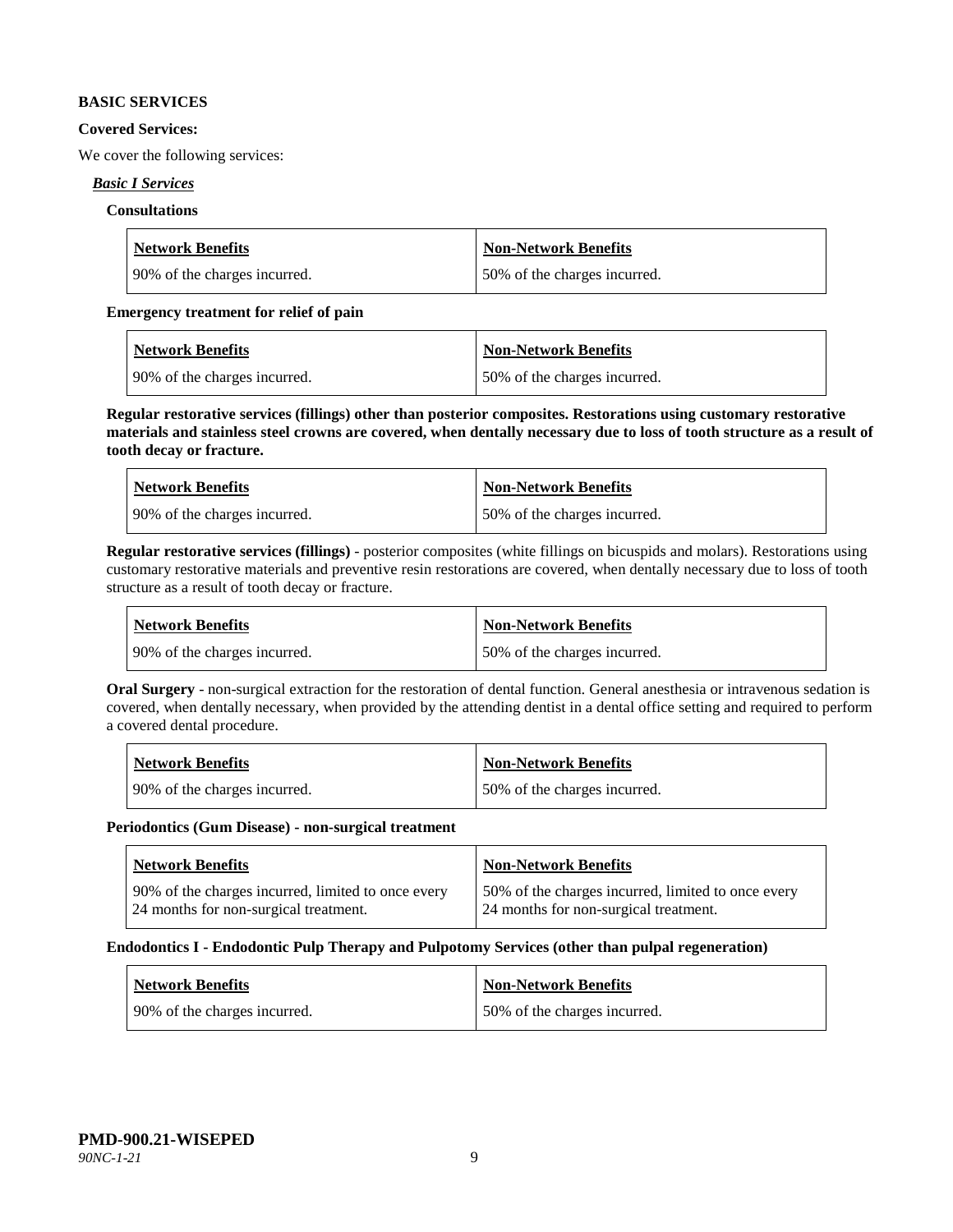#### **Endodontics II - All Other Endodontic Services (including pulpal regeneration)**

| <b>Network Benefits</b>      | <b>Non-Network Benefits</b>  |
|------------------------------|------------------------------|
| 90% of the charges incurred. | 50% of the charges incurred. |

#### *Basic II Services*

**Oral Surgery** - other than non-surgical extraction for the restoration of dental function. Services include, but are not limited to, removal of impacted teeth, incision or drainage of abscesses and removal of exostosis. General anesthesia or intravenous sedation is covered, when dentally necessary, when provided by the attending dentist in a dental office setting and required to perform a covered dental procedure.

| <b>Network Benefits</b>      | <b>Non-Network Benefits</b>  |
|------------------------------|------------------------------|
| 90% of the charges incurred. | 50% of the charges incurred. |

#### **Periodontics (Gum Disease) - surgical treatment**

| <b>Network Benefits</b>                            | <b>Non-Network Benefits</b>                        |
|----------------------------------------------------|----------------------------------------------------|
| 90% of the charges incurred, limited to once every | 50% of the charges incurred, limited to once every |
| 36 months for surgical treatment.                  | 36 months for surgical treatment.                  |

#### **Limitations:**

• Collection and application of autologous blood concentrate product is limited to once every 36 months.

#### **Not Covered:**

- Periodontal splinting.
- Orthognathic surgery (surgery to reposition the jaws).
- Harvest of bone for use in autogenous grafting procedure.
- Charges for surgical procedures for isolation of a tooth with a rubber dam.
- Non-intravenous conscious sedation, and drugs to treat anxiety or pain.
- Charges for endodontic endosseous implants.
- Charges for intentional reimplantation (including necessary splinting).
- Charges for canal preparation and fitting of preformed dowel or post.
- Charges for temporary crowns for fractured teeth.
- Charges for surgical placement of a temporary anchorage device.
- Charges for autogenous or nonautogenous osseous, osteoperiosteal or cartilage graft of the mandible or maxilla.
- Charges for anatomical crown exposure.
- Charges for the placement of a restorative foundation for an indirect restoration.
- Charges for periradicular services and bone grafts or other material used in conjunction with periradicular surgery.
- Charges for unspecified procedures.
- See "Services Not Covered" in item 3. of this Amendment.

## **SPECIAL SERVICES**

#### **Covered Services:**

We cover the following services:

**Special Restorative Care** – extraorally fabricated or cast restorations (crowns, inlays and onlays) are covered when teeth cannot be restored with customary restorative material and when dentally necessary due to the loss of tooth structure as a result of tooth decay or fracture. If a tooth can be restored with a customary restorative material, but an onlay, crown, jacket, indirect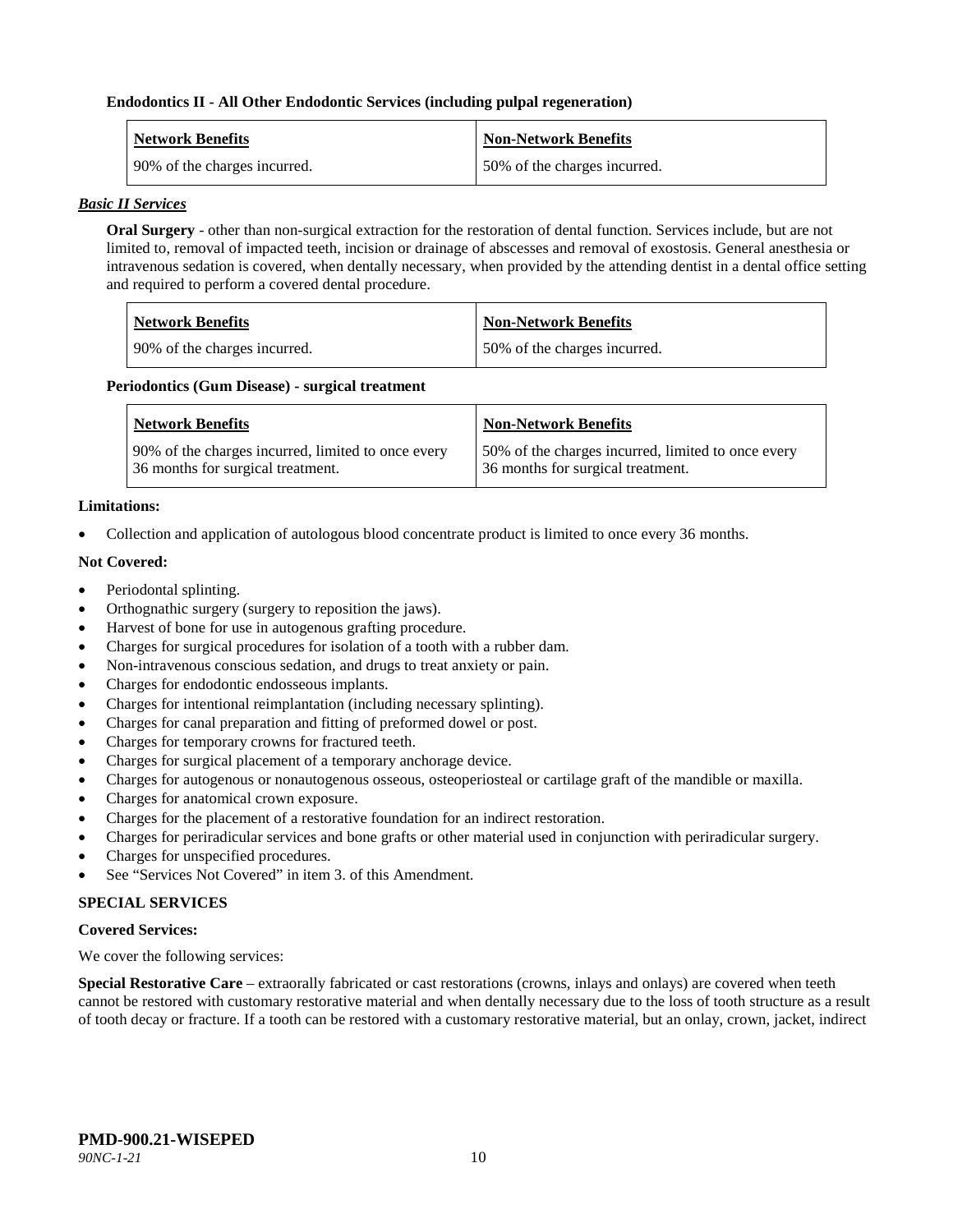composite or porcelain/ceramic restoration is selected, benefits will be calculated using the charge appropriate to the equivalent customary restorative material.

| <b>Network Benefits</b>      | <b>Non-Network Benefits</b>  |
|------------------------------|------------------------------|
| 90% of the charges incurred. | 50% of the charges incurred. |

#### **Repair or recementing of crowns, inlays and onlays**

| <b>Network Benefits</b>      | <b>Non-Network Benefits</b>  |
|------------------------------|------------------------------|
| 90% of the charges incurred. | 50% of the charges incurred. |

#### **Limitations:**

• Benefit for the replacement of a crown or onlay will be provided only after a five year period measured from the date on which the procedure was last provided, whether under this Amendment or not.

#### **Not Covered:**

- Gold foil restorations.
- Onlays, veneers or partial crowns fabricated from extraorally cured composite resin or porcelain
- Charges for unspecified procedures.
- See "Services Not Covered" in item 3, of this Amendment.

#### **PROSTHETIC SERVICES**

#### **Covered Services:**

We cover the following services:

**Bridges** - initial installation of fixed bridgework to replace missing natural teeth, replacement of an existing fixed bridgework by a new bridgework, the addition of teeth to an existing bridgework, and repair or recementing of bridgework are covered. A given prosthetic appliance for the purpose of replacing an existing appliance will be provided when satisfactory evidence is presented that the new prosthetic appliance is required to replace one or more teeth extracted after the existing bridgework was installed.

| <b>Network Benefits</b>      | <b>Non-Network Benefits</b>  |
|------------------------------|------------------------------|
| 90% of the charges incurred. | 50% of the charges incurred. |

**Dentures -** initial installation of full removable dentures to replace missing natural teeth and adjacent structures and adjustments during the six-month period following installation are covered. If a satisfactory result can be achieved through the utilization of standard procedures and materials but a personalized appliance is selected, or one which involves specialized techniques, the charges appropriate to the least costly appliance are covered. Replacement of an existing full removable denture by a new denture is covered. A given prosthetic appliance for the purpose of replacing an existing appliance will be provided when satisfactory evidence is presented that the new prosthetic appliance is required to replace one or more teeth extracted after the existing denture was installed. Repair of dentures, or relining or rebasing of dentures more than six months after installation of an initial or replacement denture are covered.

| <b>Network Benefits</b>      | <b>Non-Network Benefits</b>  |
|------------------------------|------------------------------|
| 90% of the charges incurred. | 50% of the charges incurred. |

**Partial Dentures** - Surveyed crowns which are not restorative but which are dentally necessary to facilitate the placement of a removable partial denture are covered. Initial installation of partial removable dentures to replace missing natural teeth and adjacent structures and adjustments during the six-month period following installation are covered. If a satisfactory result can be achieved by a standard cast chrome or acrylic partial denture, but a more complicated design is selected, the charges appropriate to the least costly appliance are covered. Replacement of an existing partial denture by a new denture, or the addition of teeth to an existing partial removable denture is covered. A given prosthetic appliance for the purpose of replacing an existing appliance will be provided when satisfactory evidence is presented that the new prosthetic appliance is required to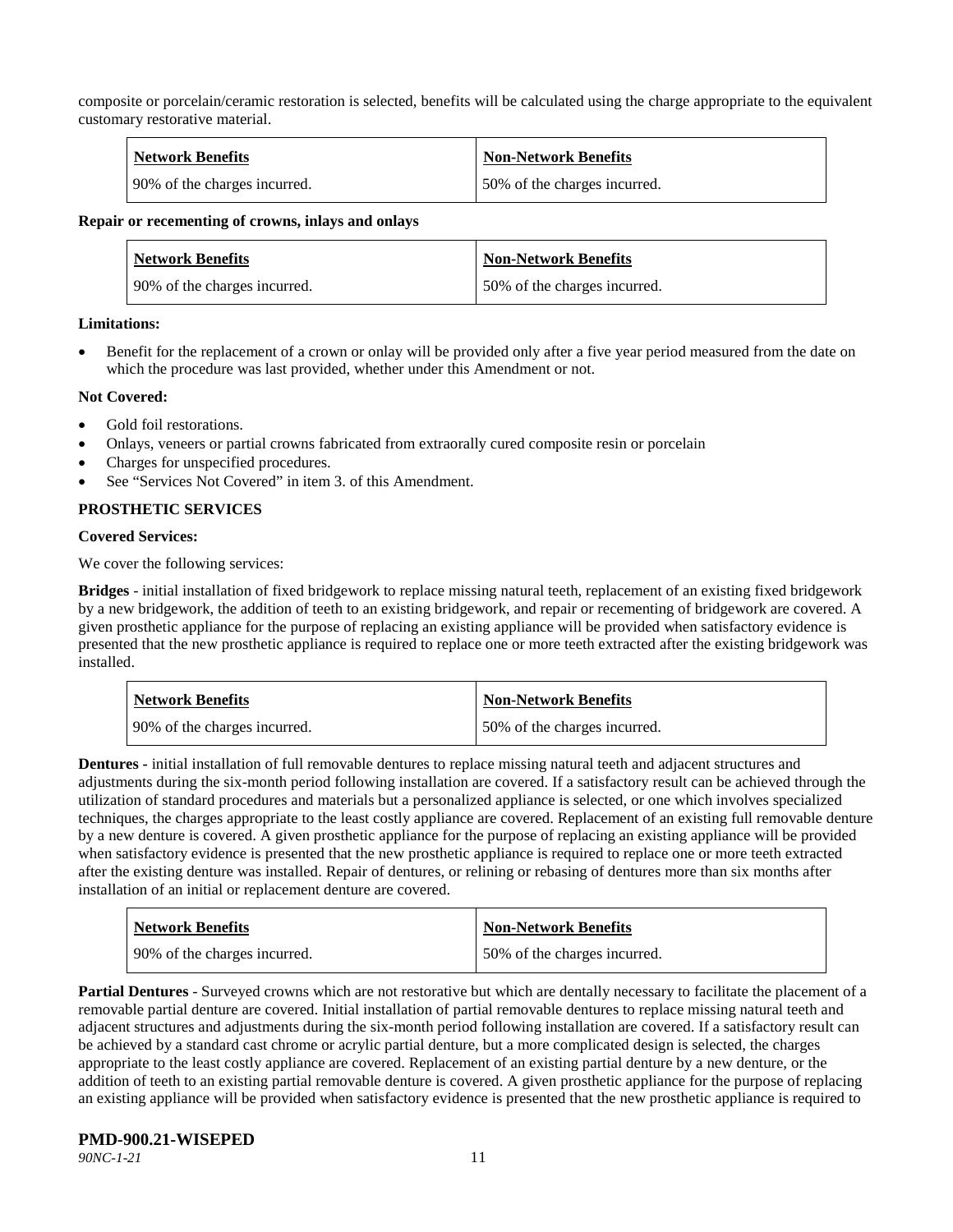replace one or more teeth extracted after the existing denture was installed. Repair of dentures, or relining or rebasing of dentures more than six months after installation of an initial or replacement denture are covered.

| <b>Network Benefits</b>      | Non-Network Benefits         |
|------------------------------|------------------------------|
| 90% of the charges incurred. | 50% of the charges incurred. |

**Occlusal guards** – occlusal guards for the treatment of bruxism are covered, including repair and relining of occlusal guards.

| Network Benefits             | <b>Non-Network Benefits</b>  |
|------------------------------|------------------------------|
| 90% of the charges incurred. | 50% of the charges incurred. |

#### **Tissue Conditioning**

| Network Benefits             | <b>Non-Network Benefits</b>  |
|------------------------------|------------------------------|
| 90% of the charges incurred. | 50% of the charges incurred. |

#### **Limitations:**

- Benefit for replacement of a prosthetic appliance will be provided only (a) if the existing appliance cannot be made serviceable, and (b) after a 5 year period measured from the date on which it was installed, whether under this Amendment or not.
- Occlusal guards are limited to one every 12 months, for insureds age 13 or older.

#### **Not Covered:**

- Services for replacement of any missing, lost or stolen dental or implant-supported prosthesis.
- Services related to a prosthetic appliance which was installed or delivered more than 60 days after termination of coverage.
- Interim prostheses.
- Connector bars, stress breakers and precision attachments.
- Provisional pontics, crowns and retainer crowns.
- Copings.
- Charges for unspecified procedures.
- See "Services Not Covered" in item 3. of this Amendment.

## **DENTAL IMPLANT SERVICES**

#### **Covered Services:**

We cover, **if dentally necessary**:

- the surgical placement of an implant body to replace missing natural teeth;
- removal and replacement of an implant body that is not serviceable and cannot be repaired after a period of at least five years from the date that the implant body was initially placed;
- initial installation of implant-supported prosthesis (crowns, bridgework and dentures) to replace missing teeth;
- replacement of an existing implant-supported prosthesis by a new implant-supported prosthesis, or the addition of teeth to an existing implant-supported prosthesis. We will replace an existing implant-supported prosthesis when satisfactory evidence is presented that (a) the new implant-supported prosthesis is required to replace one or more teeth extracted after the existing implant-supported prosthesis was installed, or (b) the existing implant-supported prosthesis cannot be made serviceable;
- repair of implant-supported prosthesis;
- other related implant services.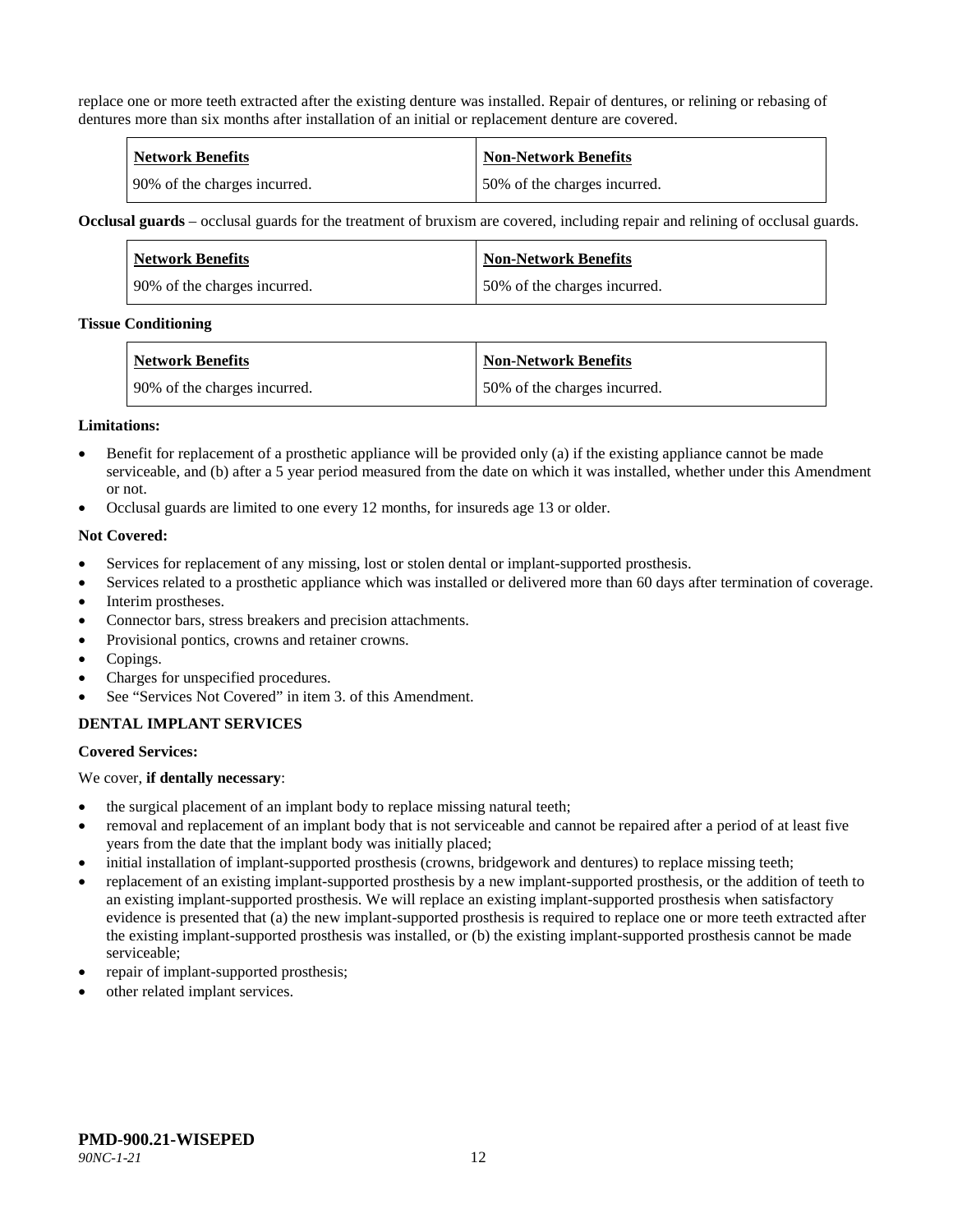**Decisions about dental necessity are made by HealthPartners Insurance Company**'**s dental directors, or their designees. If the dental directors or their designees determine that a tooth or an arch can be restored with a standard prosthesis or restoration, no benefits will be allowed for the individual implant or implant procedure. For the second phase of treatment (the prosthodontics phase of placing the implant crown, bridge, denture or partial denture), we will base benefits on the least costly, professionally acceptable alternative treatment.**

| <b>Network Benefits</b>      | Non-Network Benefits         |
|------------------------------|------------------------------|
| 90% of the charges incurred. | 50% of the charges incurred. |

#### **Limitations:**

- Benefit for replacement of an existing implant-supported prosthesis that cannot be made serviceable will be provided only after a five year period measured from the date that the implant-supported prosthesis was initially placed, whether under this Amendment or not.
- Endosteal implants, surgical placement of an interim implant body, eposteal implants, transolsteal implants (including hardware), implant-supported complete or partial dentures, connecting bars, abutments, implant-supported crowns, and abutment supported retainers are limited to once every 5 years.
- Radiographic/surgical implant indexing is limited to once every 5 years.

#### **Not Covered:**

- Charges for interim abutments or custom abutments, including placement.
- Charges for unspecified procedures.
- See "Services Not Covered" in item 3. of this Amendment.

## **EMERGENCY DENTAL CARE SERVICES**

#### **Covered Services:**

We cover emergency dental care provided by network or non-network providers to the same extent as eligible dental services specified above and subject to the same deductibles, percentages and maximums.

| <b>Network Benefits</b>                                                                                                                                                             | <b>Non-Network Benefits</b>                                                       |
|-------------------------------------------------------------------------------------------------------------------------------------------------------------------------------------|-----------------------------------------------------------------------------------|
| Coverage level is the same as corresponding Network   Coverage level is the same as corresponding Non-<br>Benefits, depending on the type of service provided,<br>such as fillings. | Network Benefits, depending on the type of service<br>provided, such as fillings. |

#### **Not Covered:**

See "Services Not Covered" in item 3. of this Amendment.

## **CLEFT LIP AND CLEFT PALATE SERVICES**

#### **Covered Services For Dependent Children:**

We cover dental services for treatment of cleft lip and cleft palate. Orthodontic treatment of cleft lip and cleft palate will be covered only if it meets the Covered Services criteria under "Orthodontic Services" below.

| <b>Network Benefits</b>                                                                                                                                                                                                                               | <b>Non-Network Benefits</b>                                                                                                                         |
|-------------------------------------------------------------------------------------------------------------------------------------------------------------------------------------------------------------------------------------------------------|-----------------------------------------------------------------------------------------------------------------------------------------------------|
| Coverage level is the same as corresponding Network   Coverage level is the same as corresponding Non-<br>Benefits, depending on the type of service provided,<br>such as Basic Services, Special Services or<br>Orthodontic Services, if applicable. | Network Benefits, depending on the type of service<br>provided, such as Basic Services, Special Services or<br>Orthodontic Services, if applicable. |

#### **Limitations:**

• To the extent that these services are covered under the medical services, they are not covered as Pediatric Dental services.